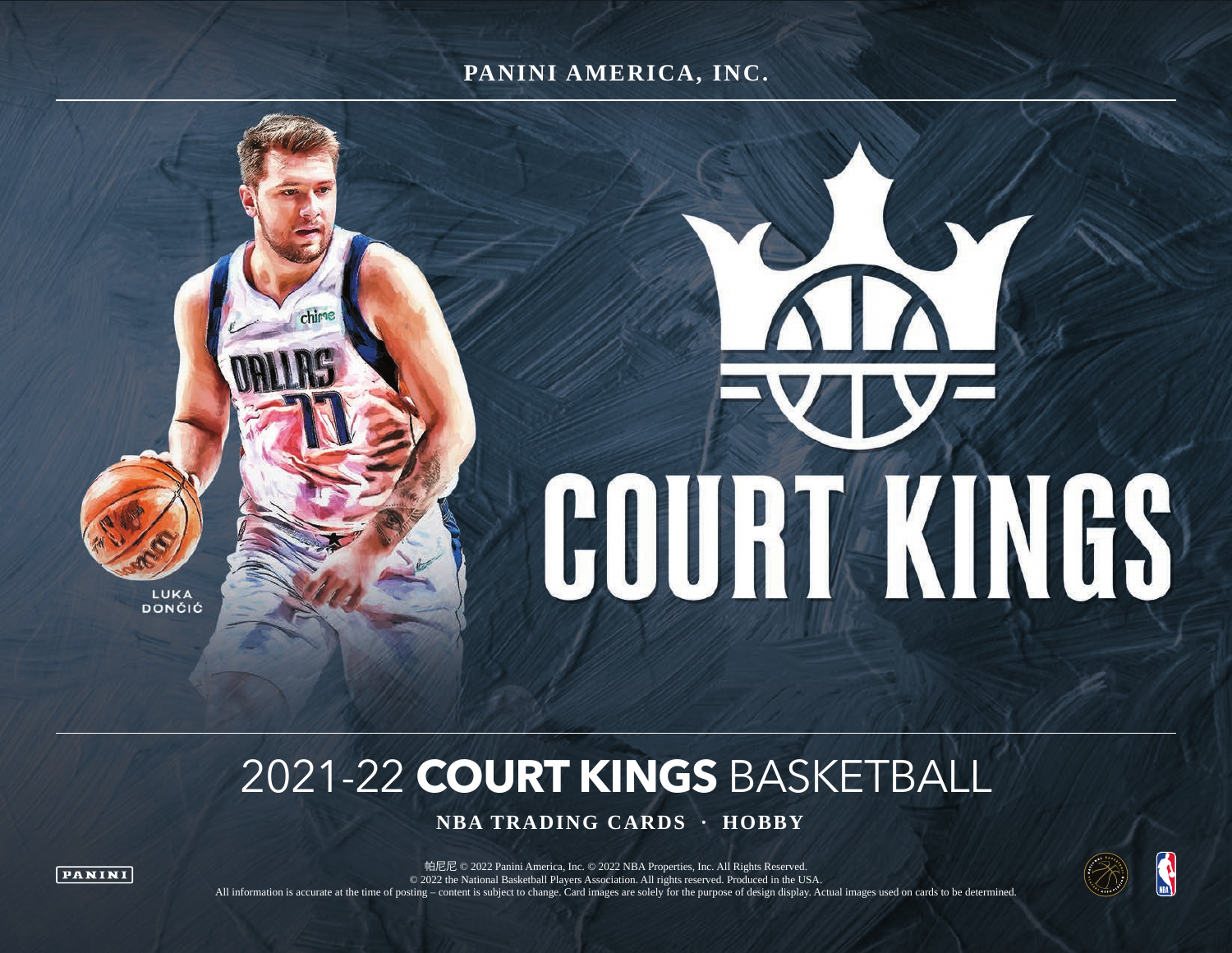



Card images are solely for the purpose of design display. Card images are solely for the purpose of design display. Card images are solely for the purpose of design display.



## **FRESH PAINT VIOLET LEGACY PORTRAIT SIGNATURES**

#### **HEIR APPARENT SAPPHIRE**

Find autographs from the top rookies, veterans, and legends in Holding Court Signatures, Brush Strokes, Impressionist Ink, Fresh Paint, Heir Apparent, and Legacy Portrait Signatures!



**PANINI** 

帕尼尼 © 2022 Panini America, Inc. © 2022 NBA Properties, Inc. All Rights Reserved. © 2022 the National Basketball Players Association. All rights reserved. Produced in the USA. All information is accurate at the time of posting – content is subject to change. Card images are solely for the purpose of design display. Actual images used on cards to be determined.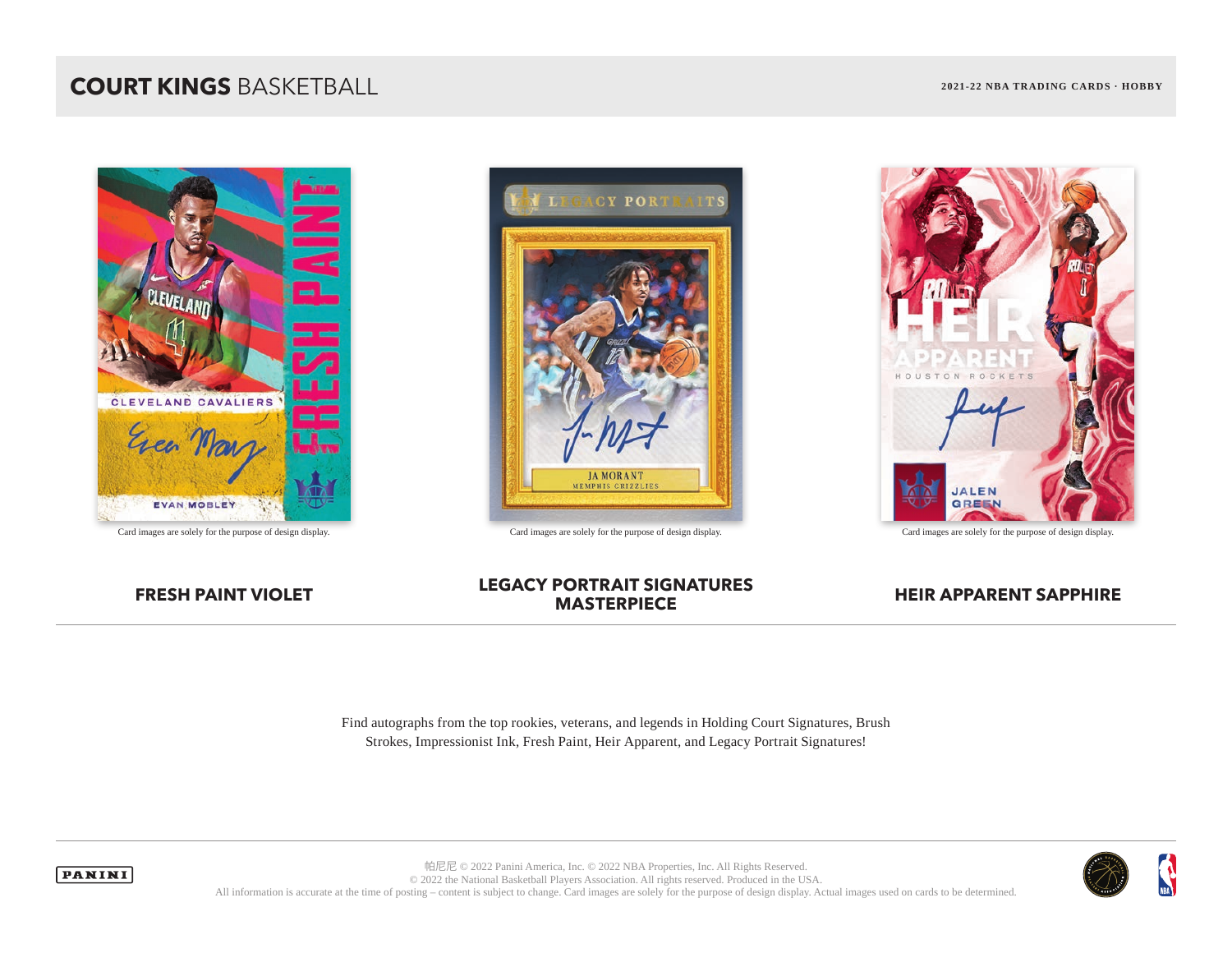

Card images are solely for the purpose of design display. Card images are solely for the purpose of design display. Card images are solely for the purpose of design display.





#### **ROOKIES II ROOKIES III ROOKIES IV**

Collect all four versions of the rookies where each version becomes increasingly rare.





帕尼尼 © 2022 Panini America, Inc. © 2022 NBA Properties, Inc. All Rights Reserved. © 2022 the National Basketball Players Association. All rights reserved. Produced in the USA. All information is accurate at the time of posting – content is subject to change. Card images are solely for the purpose of design display. Actual images used on cards to be determined.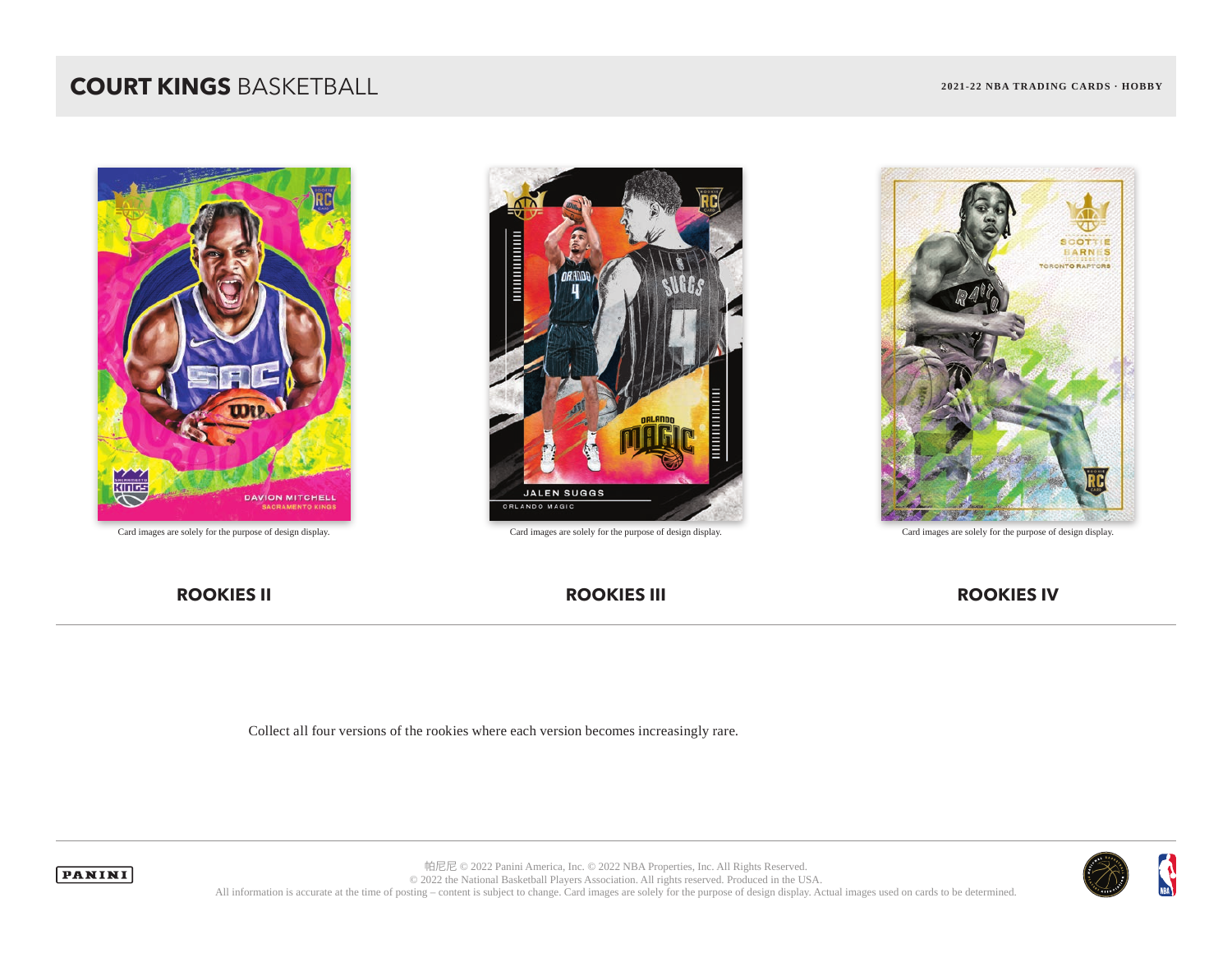

Card images are solely for the purpose of design display. Card images are solely for the purpose of design display. Card images are solely for the purpose of design display.





#### **LE CINQUE PIU BELLE STATE OF THE ART AURORA**

Court Kings offers some of the most unique inserts of the year including First Steps, Works in Progress, Maestros, and super-short printed Aurora, Le Cinque Piu Belle, and brand new State of the Art!



 $\mathbf{A}$ 



帕尼尼 © 2022 Panini America, Inc. © 2022 NBA Properties, Inc. All Rights Reserved. © 2022 the National Basketball Players Association. All rights reserved. Produced in the USA. All information is accurate at the time of posting – content is subject to change. Card images are solely for the purpose of design display. Actual images used on cards to be determined.